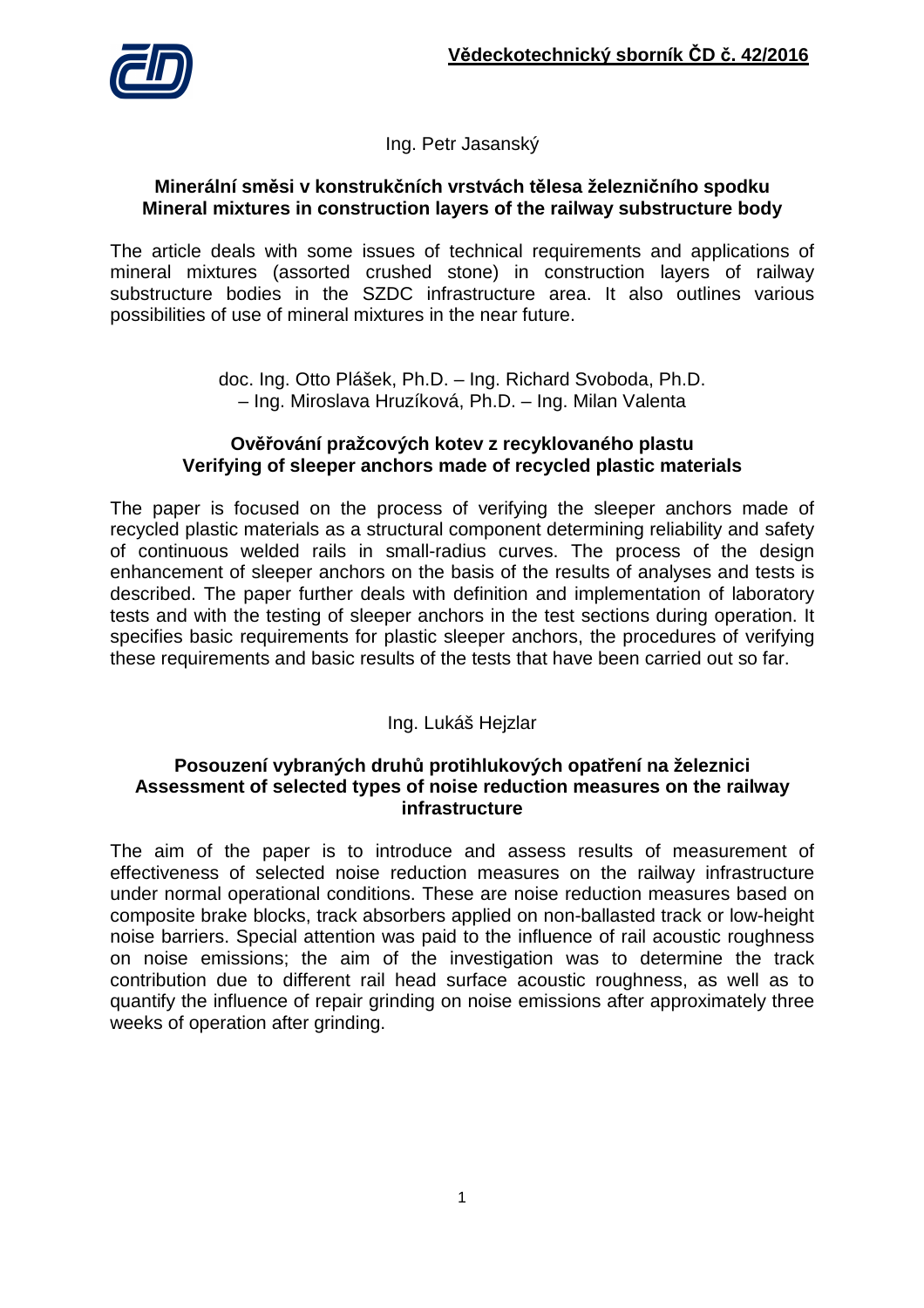

doc. Dr. Ing. Roman Štěrba

### **Rozvrácení British Rail a její renacionalizace po 20 letech Disruption of British Rail and its renationalisation after 20 years**

The article reviews the recent disruption of British Rail in the first half of the 1990s and finding the way to renationalisation of the railways in order to unify the railway service quality standards towards passengers and to achieve sustainable financing from public budgets.

Ing. Martin Táborský

## **Systém broušení kolejnic u Správy železniční dopravní cesty, státní organizace Rail grinding system in the network of the Railway Infrastructure Administration, state organisation.**

Rail grinding is an ordinary part of the railway infrastructure maintenance in many European countries. This article briefly describes the reasons for rail grinding and deals with the present practices and the future of rail grinding on tracks operated by the Railway Infrastructure Administration, state organization, in a detailed way.

# Ing. Radovan Kovařík

# **Systém cyklického broušení výhybek System of cyclic grinding of rail switches**

Proper and skilled grinding can prevent occurrence of defects on running parts of switches and thus maintain them in operation up to the end of their life cycle due to wear and tear. The introduction of the cyclic switch grinding system strives to achieve not only higher performance, but also the best quality of the works carried out.

The quality of grinding works on rail switches must comply with the European standard, i.e. ČSN EN 13231 - 4 Railway applications - Track – Acceptance of works, Part 4: Acceptance of reprofiling rails in switches and crossings.

At SŽDC, grinding of switches and crossings abides by SŽDC Regulation S3/1 Works on Railway Superstructure which lays down specific conditions for this activity. With an emphasis on assurance of economic use of running parts of switches and crossings, Správa železniční dopravní cesty, státní organizace (the Czech Railway Infrastructure Administration, state organisation) issued the "Instruction of the Director General No. 10/2015 for cyclic grinding of switches and crossings".

The aim of this Instruction is to introduce a new system of cyclic grinding and thus to carry out diagnostics of the working state of running surfaces, which helps to prevent occurrence of defects as well as the need of urgent repair interventions, and especially a premature uneconomical replacement of damaged parts.

In order that cyclic grinding of switches can be worth and can fulfil its planned objectives, it is unconditionally necessary for employees of managing entities to observe the Instruction of the Director General and to cooperate with employees of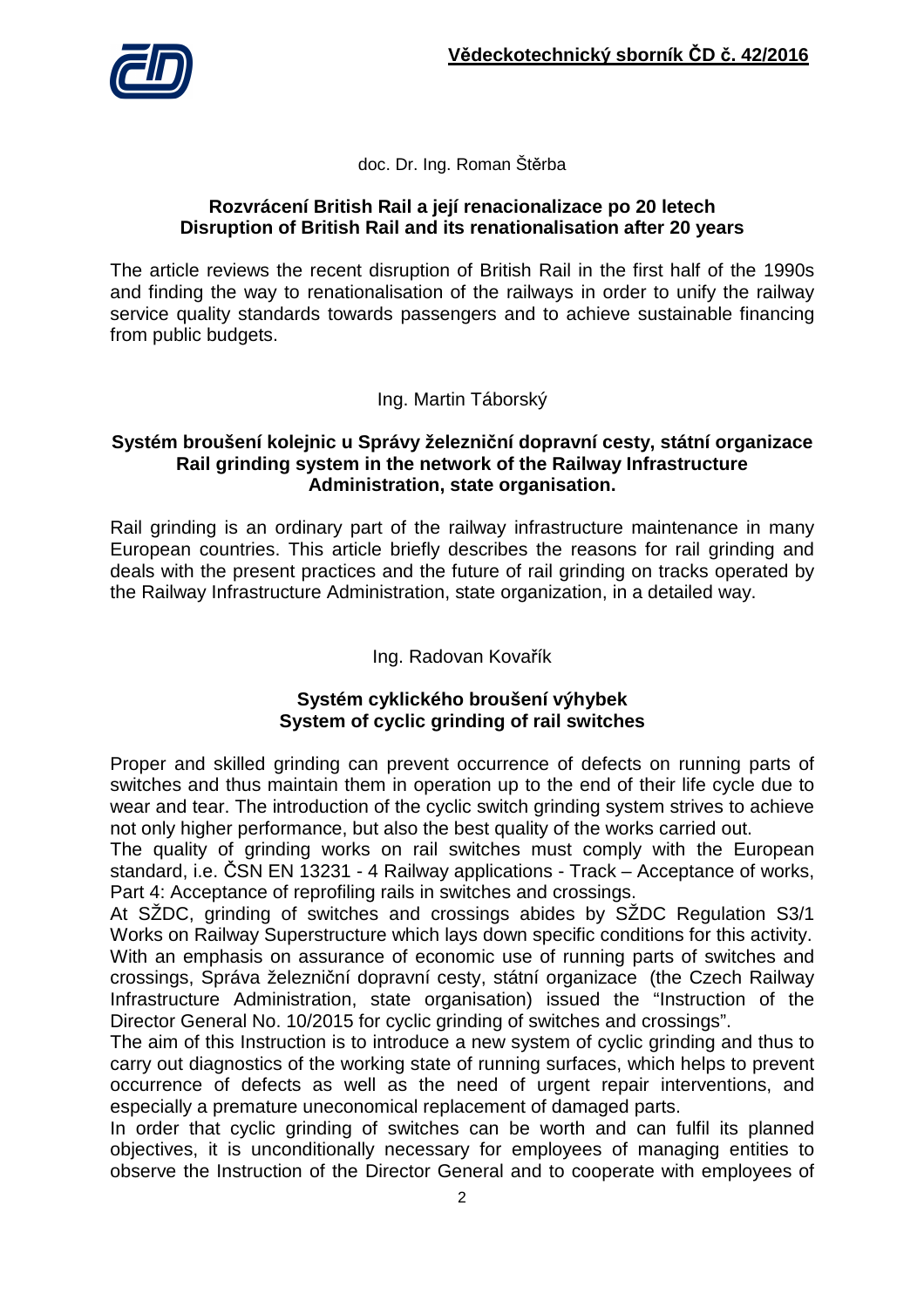

the SŽDC Headquarters and with the Technical Centre of Infrastructure. The approach of supplying companies is extremely important as well, especially in terms of quality of the works carried out.

## Ing. Jan Stískal

### **Tepelná pohoda v drážních vozidlech Thermal comfort in rail vehicles**

The article describes basic parameters of comfort in rail vehicles, their importance, and monitors their quantification in the existing normative documents. Besides the basic parameters of the comfort environment it describes also the pressure comfort aspects. It suggests thermal comfort control in the saloon. It also deals with the development towards modern vehicles and the potential energy savings in air conditioning systems.

### Ing. Jiří Pohl

### **Vize rozvoje elektromobility Vision of electromobility development**

The development of both industry and transport was initiated by the discovery and exploitation of fossil fuels. This takes its toll on the climate change, which occurs due to the shift of carbon from underground into the sky. In order to keep the climate change at a reasonable level, the population decided to stop using fossil fuels and to replace them with renewable energy resources. Consequently, the demand for rail transportation with electric traction is growing. There is an urgent task to improve the quality and efficiency of rail transport with electric traction to cope with these new challenges. The tools for achievement of this goal are the focus on a unified 25 kV power supply system, completion of the network electrification, high-speed rail system development and use of vehicles with energy storage facilities in peripheral applications.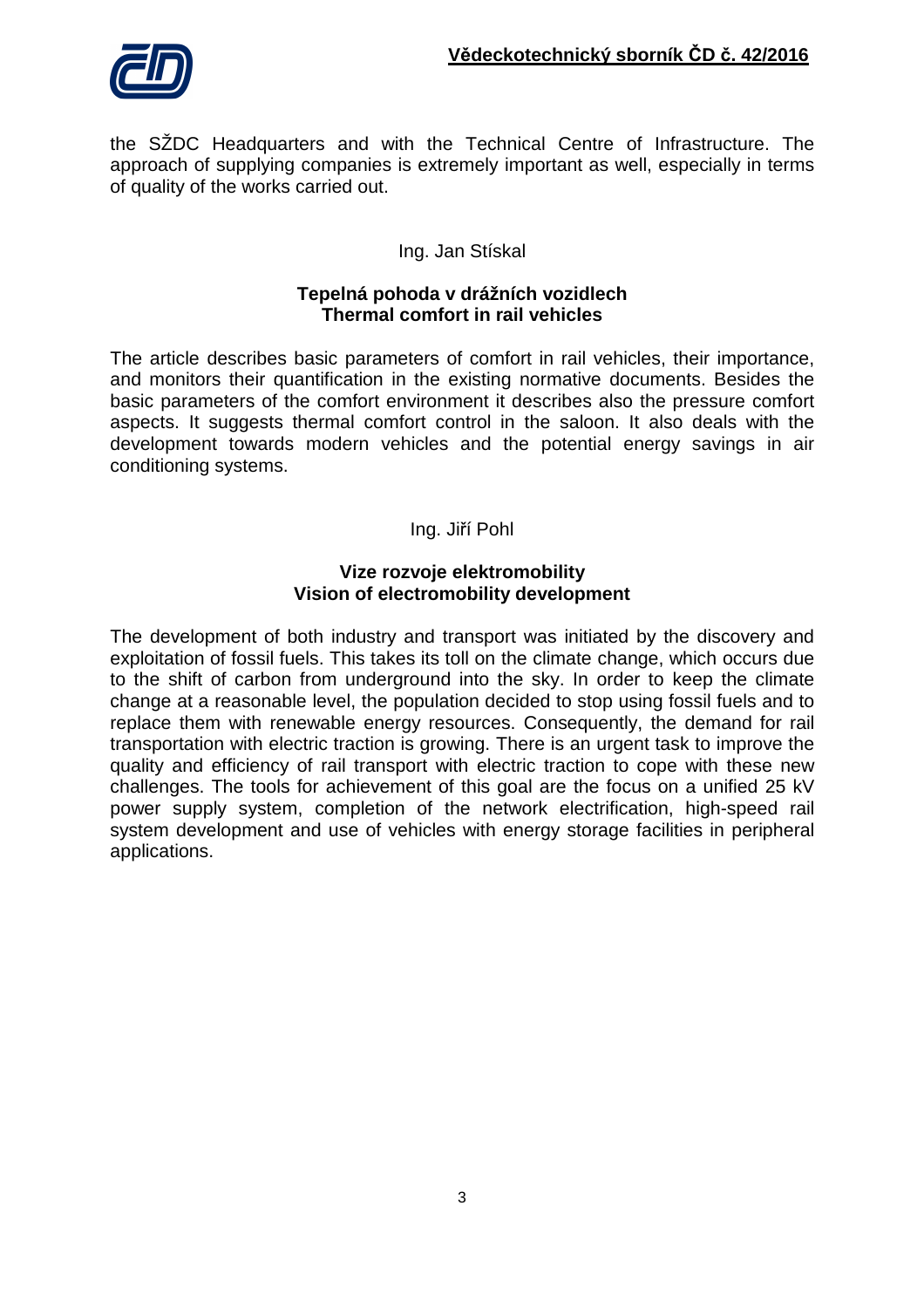

# Ing. Tomáš Michálek, Ph.D. - Bc. Jiří Šlapák

## **Vliv elektrifikace trati Klatovy–Železná Ruda na jízdní doby a spotřebu energie Influence of electrification of the Klatovy–Železná Ruda railway line on journey times and energy consumption**

This paper deals with calculations of journey times and energy consumption of chosen train sets of the electric as well as diesel tractions on the railway line Klatovy–Železná Ruda-Alžbětín (Czech Republic). The aim of this paper is assessment of possible electrification of this railway line from the operational point of view. In the first part of the paper, a brief description of the track, which has recently been modernised, and technical parameters of the chosen train sets are given. The following part describes the numerical calculation methodology used for traction calculations. The results achieved show that replacement of the trains of diesel traction by the electric train sets has a positive influence on journey times because of a better utilisation of the track speed profile. The shorter journey times can be reached by means of application of modern DMUs as well. However, a very positive effect of utilisation of the electric traction can be observed in field of energy demand of the railway operation, including a significant decrease in costs spent on the traction energy.

# Ing. Marie Vopálenská

### **Výsledky aplikovaného výzkumu firem českého železničního průmyslu, členů ACRI Results of applied research of firms of the Czech railway industry, ACRI members**

The article informs about the success of the Czech railway industry companies in the field of applied research, about current possibilities of supports for science and research and about the research outlook in the future.

# Ing. Adam Hlubuček

### **Význam popisu infrastruktury pro inteligentní dopravní systémy na železnici Importance of the infrastructure description for the Intelligent Railway Transport Systems**

One of the basic presumptions for the railway transport development leading to a decrease in operating costs and increase in the overall efficiency of the railway operation is to implement principles of intelligent transport systems. Among others, the precious description of the infrastructure is an essential ground for implementation of these systems. With regard to the fact that this data may be also safety-relevant in many cases, such data is required to be highly accurate, guaranteed and comprehensive. It is obvious that this issue needs to be dealt with also in conditions of the Czech Republic.